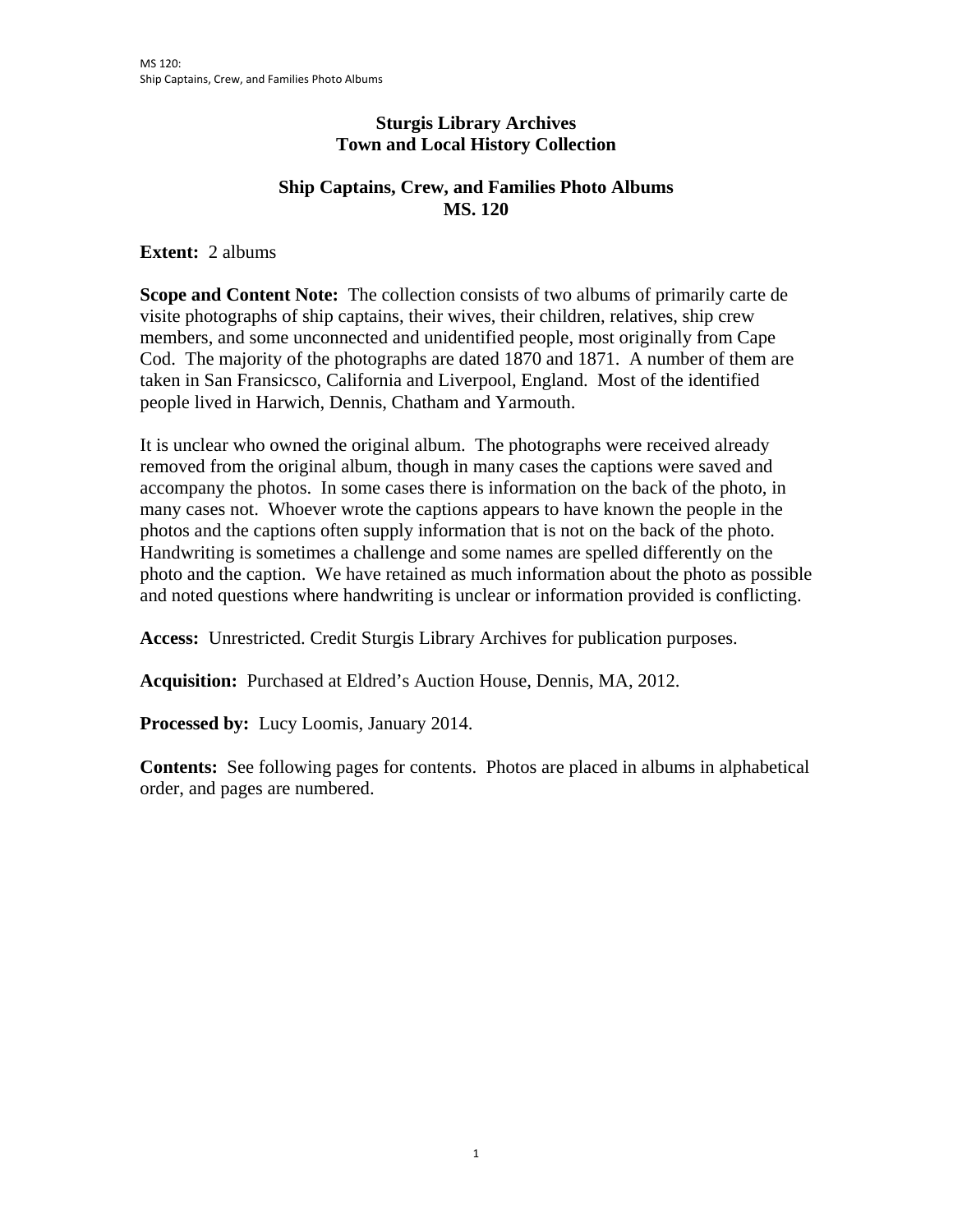| Album 1 | Page 1  | Capt. Anderson, Ship U. L. or H.L. Richardson<br>Cyrus Baker                                                                                            |
|---------|---------|---------------------------------------------------------------------------------------------------------------------------------------------------------|
|         | Page 2  | Capt. Jos [Joseph] Gorham Baker, So. Dennis & W.<br>Harwich, Married Mary D. Kelley<br>Benj [Benjamin] Baker, Dorch. [Dorchester], David<br>Baker's son |
|         | Page 3  | Susie Thacher Baker, West Dennis<br>Byron Baxter, W. Harwich and Prov. [Provincetown?]<br>$\bullet$                                                     |
|         | Page 4  | Captain Isaac Bearse and wife Kate Kelley Bearse, West<br>Harwich<br>Capt. Isaac Bearse's Ship 1865                                                     |
|         | Page 5  | Miss Ellie Bigley, San Francisco 1871<br>$\bullet$                                                                                                      |
|         | Page 6  | Gen. [General] W. C. Blaisdell, So. Boston, killed in the<br>$\bullet$<br>Civil War<br>Mrs. W. C. Blaisdell, his wife                                   |
|         | Page 7  | Captain and Mrs. Bliffin, Ship Columbus<br><b>Master Bliffin</b><br>$\bullet$                                                                           |
|         | Page 8  | Capt. B. Bray, San Francisco, 1870, Ship Comet, So.<br>Yarmouth<br>Frank Chase, West Harwich                                                            |
|         | Page 9  | Mr. and Mrs. Erastus Chase, Ship Radient, San Francisco<br>1870<br>Erastus Chase, W. Harwich                                                            |
|         | Page 10 | Mrs. Caleb Chase, W. Harwich & Boston<br>Aberdeen Childs, W. Dennis<br>$\bullet$                                                                        |
|         | Page 11 | Luther Childs, W. Dennis<br>Evelyn Childs, Married Wes Evans                                                                                            |
|         | Page 12 | Mr. Coffin<br>John Crocker, So. Yarmouth                                                                                                                |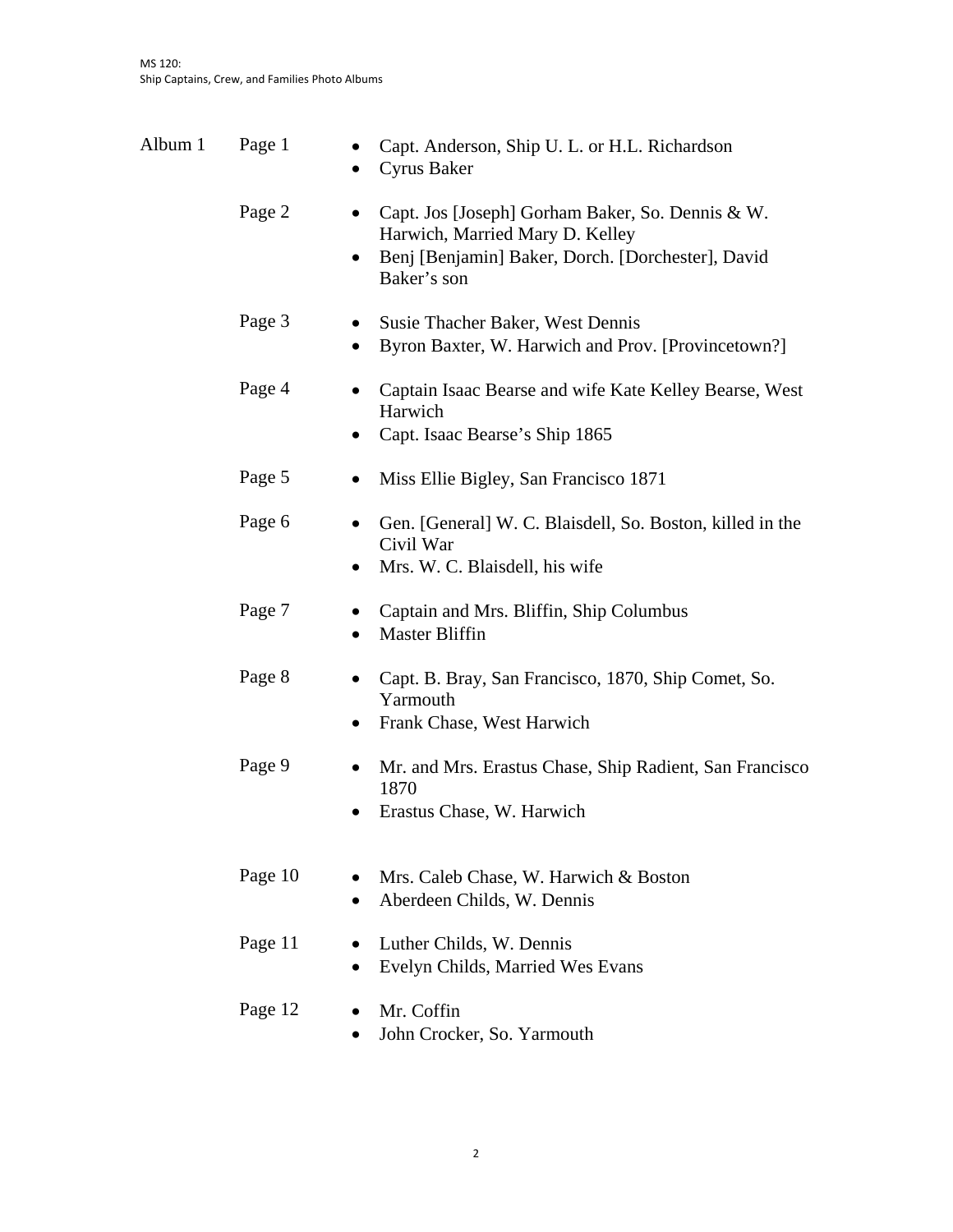| Album 1 | Page 13 | ٠<br>$\bullet$ | Mr. J. Crocker of San Francisco, Liverpool Eng., 1871<br>[Mrs. J. Crocker] 1871                                          |
|---------|---------|----------------|--------------------------------------------------------------------------------------------------------------------------|
|         | Page 14 | $\bullet$      | Lincoln Crowell, Capt. Levi Crowell's son, W. Dennis<br>Howes Crowell, Publisher, Capt. Levi Crowell's son, W.<br>Dennis |
|         | Page 15 | $\bullet$      | Susie Crowell, W. Dennis<br>Capt. Peter Henry Crowell                                                                    |
|         | Page 16 | $\bullet$      | Priscilla Doane, Capt. Abather Doane's daughter<br>Capt. Dumphey, Ship H. F. Sanford                                     |
|         | Page 17 | $\bullet$<br>٠ | Capt. Thos. [Thomas] Ellis, West Harwichport<br><b>Albert Bradley Freeman</b>                                            |
|         | Page 18 |                | Capt. Joh Frost, Ships Conqueror and Agenor (?)                                                                          |
|         | Page 19 | $\bullet$      | Capt. Gapley, Ship E. H. Gapley<br>Capt. Givers, Ship Oracle, San Francisco, 1870                                        |
|         | Page 20 | $\bullet$<br>٠ | Maud Harris or [Harrison] Age 12<br>Ada Harrison, Age 10                                                                 |
|         | Page 21 | $\bullet$      | Charlie Hayward                                                                                                          |
|         | Page 22 | $\bullet$<br>٠ | <b>Grace Heutz</b><br>Annie Kelley Heutz, W. Harwich                                                                     |
|         | Page 23 | $\bullet$      | Cyrus P. Howes, North Dennis & San Francisco                                                                             |
|         | Page 24 |                | Capt. Charles T. Husans (?), Ship J. B. Lincoln<br>Mrs. M. Husans (?), Ship J. B. Lincoln                                |
|         | Page 25 |                | Abbie Jones<br>Emma Kelley Jones, W. Harwich                                                                             |
|         | Page 26 |                | Capt. Johnson, Ship Richard Bersleed, San Francisco,<br>Cal. 1871                                                        |
|         | Page 27 |                | Anthony Kelley, W. Harwich and Wincester<br>Fred Kelley, Eng. On Rev. Boat Chandler                                      |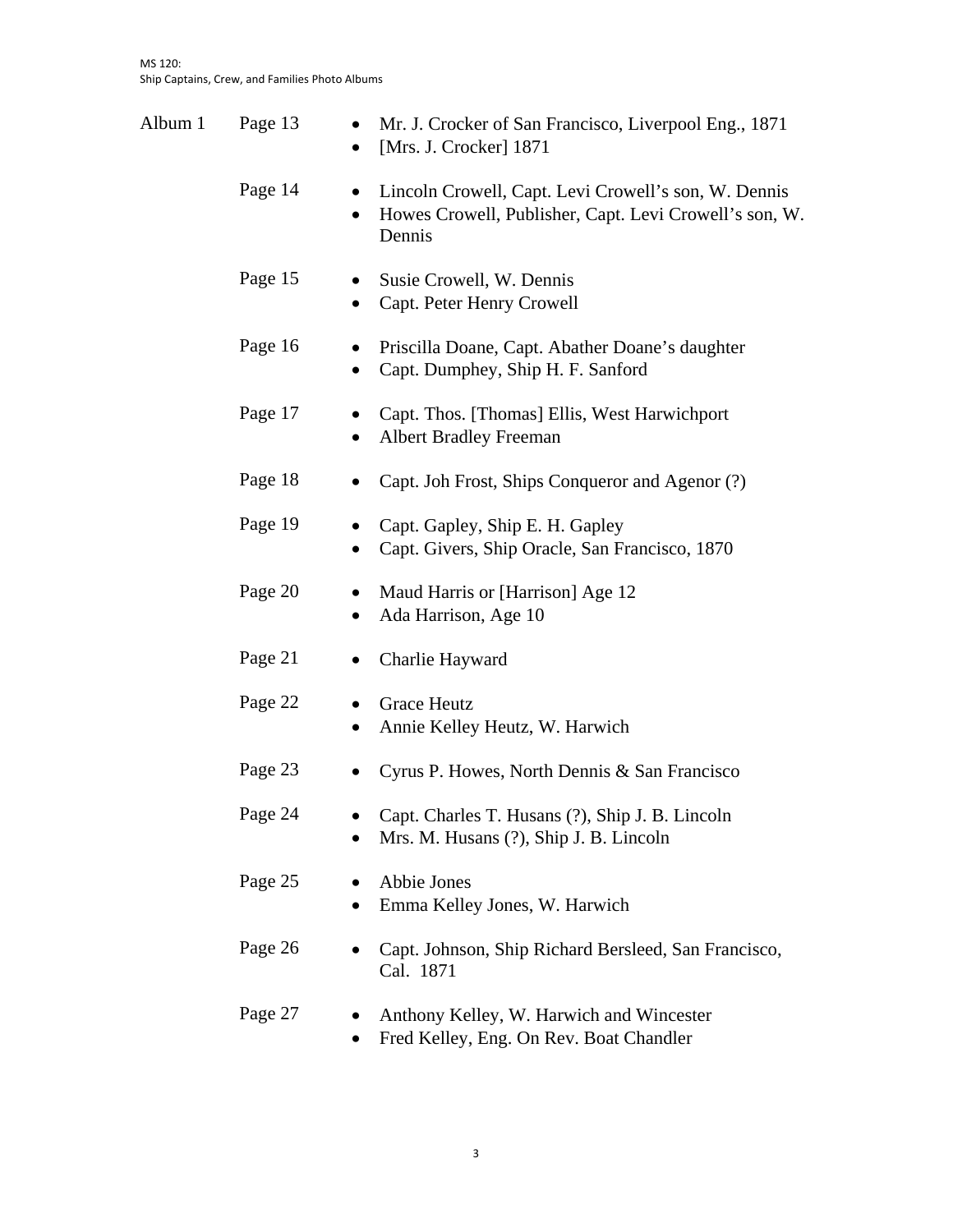| Album 1 | Page 28 | Gershom Kelley, Dennisport<br>Robt. W. Kelley, W. Harwich and Newtown<br>٠                                                                                                    |
|---------|---------|-------------------------------------------------------------------------------------------------------------------------------------------------------------------------------|
|         | Page 29 | Mrs. Capt. Lord, Ship E. Harriman (?)<br>$\bullet$                                                                                                                            |
|         | Page 30 | Capt. Mitchel, Ship L. Rich<br>Mrs. Capt. Mitchel<br>$\bullet$                                                                                                                |
|         | Page 31 | Shoemaker Mombury(?)<br>$\bullet$                                                                                                                                             |
|         | Page 32 | Lieut. Mudt and/or W. B. Mullett<br>$\bullet$                                                                                                                                 |
| Album 2 | Page 33 | John Nickerson, Nancy Thayer's brother, W. Dennis, So.<br>Yarmouth                                                                                                            |
|         | Page 34 | Thos. Thacher Nickerson, Nancy Thayer's brother, So.<br>Dennis<br>Thos. Thacher Nickerson                                                                                     |
|         | Page 35 | Pitman "Stevedore", San Francisco<br>$\bullet$<br>Mrs. H. C. Pitman, San Francisco, 1870<br>٠                                                                                 |
|         | Page 36 | Freeman Conant Rogers, So. Dennis                                                                                                                                             |
|         | Page 37 | Capt. Scott, San Francisco, Dec. 1870<br>$\bullet$<br>Mrs. Capt. Scott, San Francisco, Dec. 1870<br>$\bullet$                                                                 |
|         | Page 38 | Capt. D. A. Scribner, Liverpool, England, of Ship St.<br>$\bullet$<br>Charles (also S. D. Lueir (?), Topsham, ME, June 1,<br>1871.                                            |
|         | Page 39 | Capt. Davis Small<br>Mrs. Davis Small<br>$\bullet$<br>Master Johnnie Small<br>No. 26 3 <sup>rd</sup> Street, San Francisco, California 1870                                   |
|         | Page 40 | Mrs. Capt. T. Smith, Barque "Admiral", San Francisco,<br>California, Oct. 28, 1871<br>Miss Almena Modesta Sparrow, Chatham, Mass., Rec'd<br>at San Francisco, California 1871 |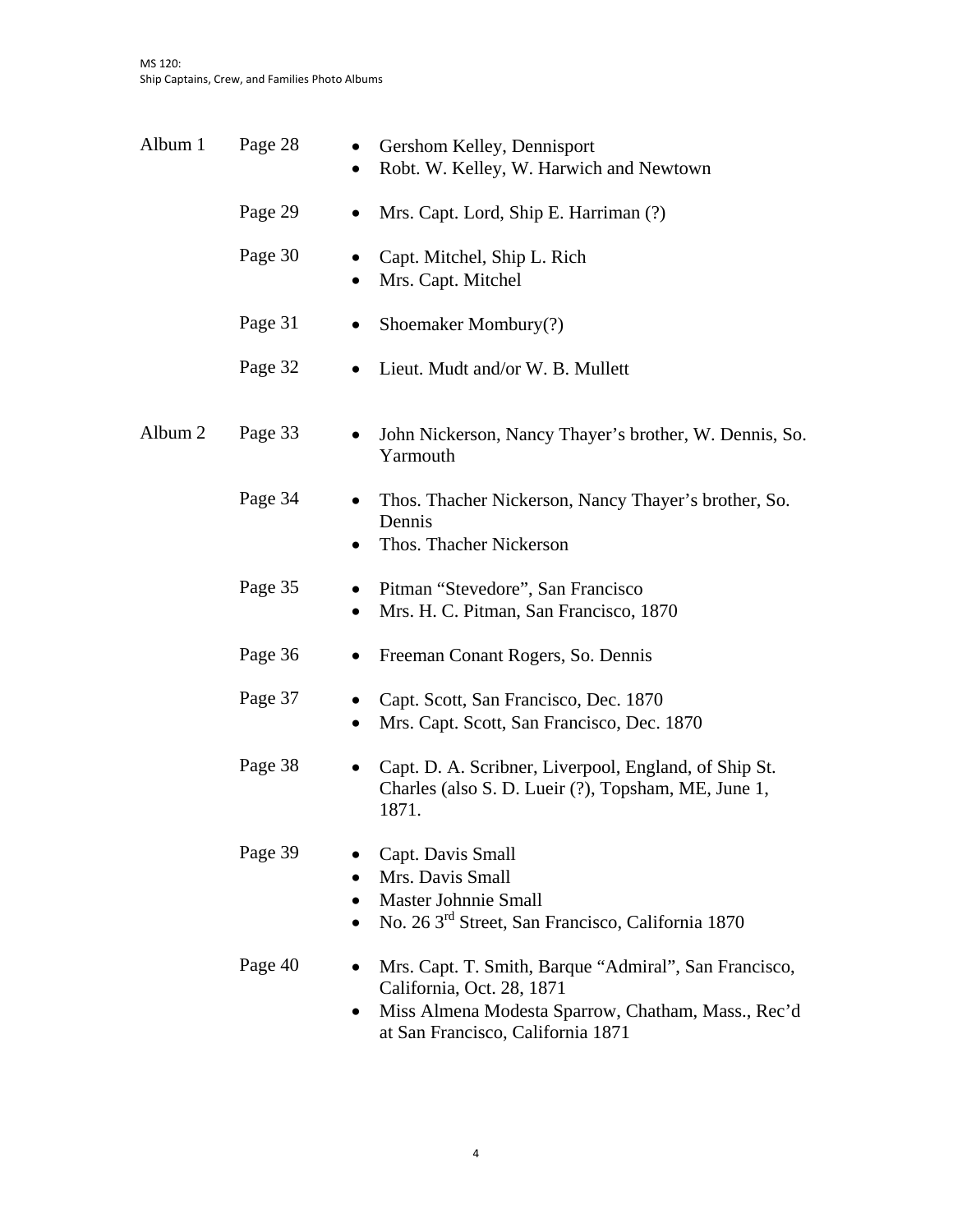| Album 2 | Page 41 | Lowell Spencer, San Francisco, 1870<br>$\bullet$<br>Will Stetson, We. Harwich<br>$\bullet$                                                                                                                                                                                                                                                    |
|---------|---------|-----------------------------------------------------------------------------------------------------------------------------------------------------------------------------------------------------------------------------------------------------------------------------------------------------------------------------------------------|
|         | Page 42 | Ella Baker Taylor, Dennisport<br>$\bullet$                                                                                                                                                                                                                                                                                                    |
|         | Page 43 | Mrs. John Taylor "To my dear niece – Aunt Lizzie, Age<br>67, Nov 1865."<br>Capt. John Taylor                                                                                                                                                                                                                                                  |
|         | Page 44 | Thos. Thacher, W. Dennis. Eleazer Thacher [his] brother<br>٠<br>drowned off Jersey Coast<br>Mrs. Thos. Thacher (Hannah)                                                                                                                                                                                                                       |
|         | Page 45 | Harry Thacher, Dorchester. Sad (?) Shepard Drug<br>Henry [Harry] Thacher<br>$\bullet$                                                                                                                                                                                                                                                         |
|         | Page 46 | Willis Thacher, Cobb Aldrich Co.<br>Mrs. Fred K. Wellington, East Boston<br>٠                                                                                                                                                                                                                                                                 |
|         |         | The officers and crew members pictured on pages 47-49 appear<br>to be members of the United States Revenue Cutter Service,<br>which had ships stationed in the Atlantic and Pacific in the late<br>1800s. In 1915 the Revenue Cutter Service merged with the<br>United States Life-Saving Service to become the United States<br>Coast Guard. |
|         | Page 47 | • Lieut Howe, Rev. Officer<br>Rev. Cutter Officer, Mr. Jefferson, Leicester, England<br>June 1871                                                                                                                                                                                                                                             |
|         | Page 48 | Rev. Officer<br>Stemshorn Proprietor, _____ Hotel, Elbe Hotel, Rev.<br><b>Cutter Officer</b>                                                                                                                                                                                                                                                  |
|         | Page 49 | Lieutenants of the Rev. Cutter<br>1 <sup>st</sup> and 2 <sup>nd</sup> mates of Capt. David Kelley, on Ship Ericson                                                                                                                                                                                                                            |
|         | Page 50 | Miss Middleton<br>No Name, Boston, Sept. 16 <sup>th</sup> , 1873                                                                                                                                                                                                                                                                              |
|         | Page 51 | 4 photos, unnamed women and man                                                                                                                                                                                                                                                                                                               |
|         |         |                                                                                                                                                                                                                                                                                                                                               |